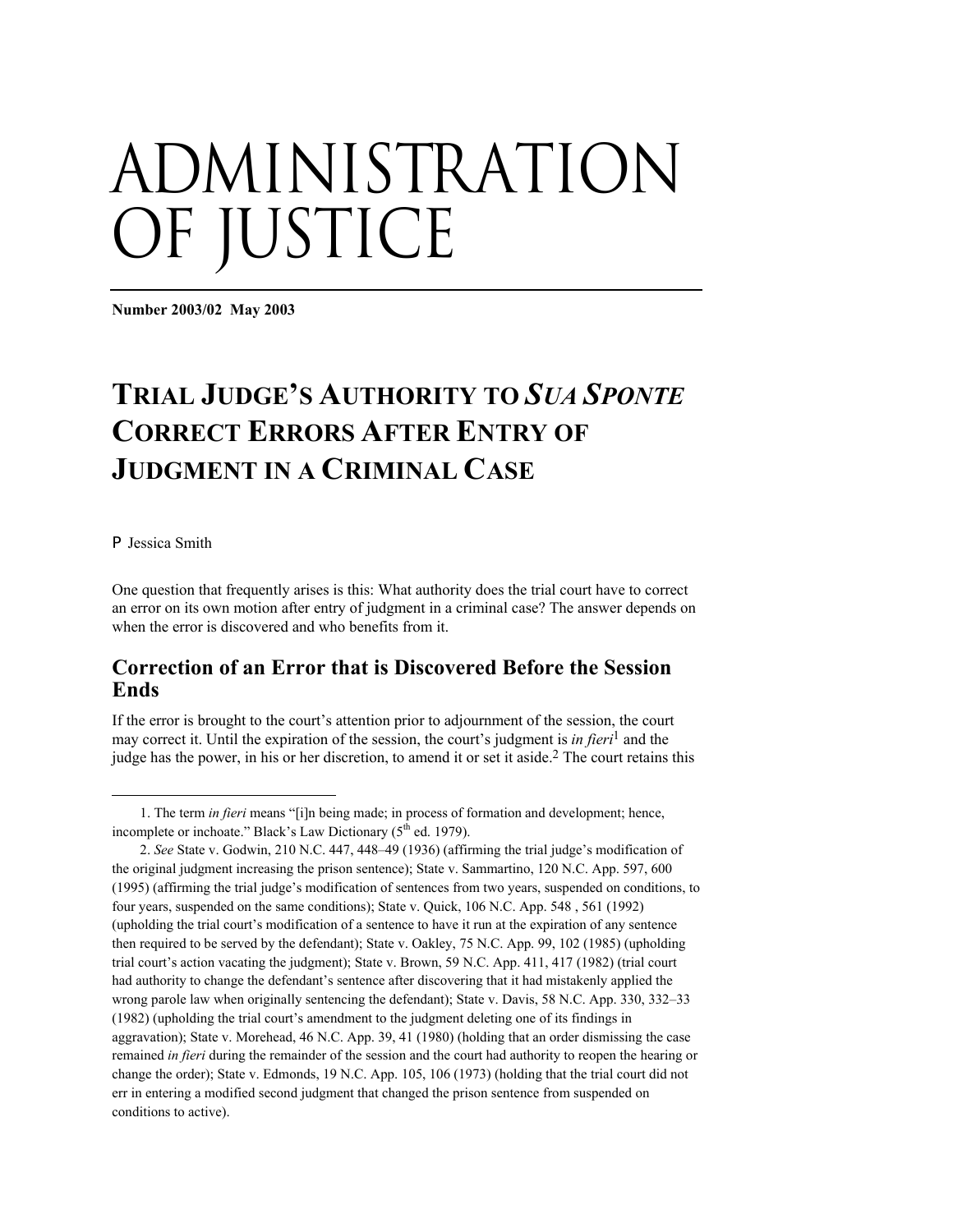authority even if notice of appeal has been filed[.3](#page-1-0) When exercising it, the judge may hear further evidence in open court.<sup>4</sup> The cases suggest that both parties must be present when further evidence is taken[.5 T](#page-1-2)his discretionary authority to modify the judgment ends when the session ends.<sup>[6](#page-1-3)</sup>

A session is the time during which a court sits for business and refers to a typical one-week assignment of court. [7](#page-1-4) A trial session ends when the time set for it by the Chief Justice expires, unless extended by order.<sup>[8](#page-1-5)</sup> A session can end earlier if, before this time, "the judge finally leaves the bench."[9](#page-1-6) A judge finally leaves the bench when there is an announcement in open court that the court is adjourned *sine die.*[10](#page-1-7) *Sine die* means "without assigning a day for a further meeting or hearing."<sup>[11](#page-1-8)</sup>

<span id="page-1-0"></span>3. *See Davis*, 58 N.C. App. at 333 (upholding the trial judge's amendment to the judgment deleting one of its findings in aggravation although notice of appeal had been filed; noting that "[c]ontrary to defendant's argument, there is no evidence that the court changed the judgment because defendant had given notice of appeal").

1

<span id="page-1-1"></span>4. *See Godwin,* 210 N.C. at 449 (a judge has power to modify a judgment before the expiration of the session "and to this end he may hear further evidence, in open court"); *Quick*, 106 N.C. App. at 561; *Brown,* 59 N.C. App. at 417.

<span id="page-1-2"></span>5. *See Quick*, 106 N.C. App. at 561 (trial court did not err in modifying the defendant's sentence when the court received additional evidence in the defendant's presence in open court); *Brown*, 59 N.C. App. at 417 (finding no error when defendant's sentence was changed only after a hearing in open court at which both parties, represented by counsel, were present).

<span id="page-1-3"></span>6. *See* State v. Jones, 27 N.C. App. 636, 638–39 (1975) (holding that the trial judge was not authorized to modify a term of imprisonment, changing it from a total of twenty to a total of thirty years, after the court had adjourned *sine die*, stating: "[I]t is the general rule that the trial court loses jurisdiction to modify or amend a judgment after the adjournment of the trial session."); *see also* State v. Kelly, 5 N.C. App. 209, 211–12 (1969) (holding that because the judge who imposes a sentence cannot modify it after expiration of the session, neither can a second judge).

<span id="page-1-5"></span><span id="page-1-4"></span>7. *See Sammartino,* 120 N.C. App. at 599.

8. *See Jones*, 27 N.C. App. at 638; *Sammartino*, 120 N.C. App. at 599 (quoting same from *Jones*).

<span id="page-1-6"></span>9. *See Jones*, 27 N.C. App. at 638; *Sammartino*, 120 N.C. App. at 599–600 (quoting same from *Jones*).

<span id="page-1-7"></span>10. *See Jones*, 27 N.C. App. at 639; *Sammartino*, 120 N.C. App. at 600 (quoting same from *Jones*).

## **Correction of an Error that is Discovered After the Session Ends**

What if the error does not appear until after the session ends? Because the session has ended, the judgment is no longer *in fieri*. Thus, the court's authority to *sua sponte* correct it must derive from some other source.

#### **Authority under the Motion for Appropriate Relief Statute**

The motion for appropriate relief statute,<sup>12</sup> authorizes a trial judge to make a motion for appropriate relief *sua sponte.* Specifically, G.S. 15A-1420(d) provides that "[a]t any time that a defendant would be entitled to relief by motion for appropriate relief, the court may grant such relief upon its own motion." Thus, G.S. 15A-1420(d) is one source of authority for the court to *sua sponte* correct errors after the session has ended. This authority, however, is limited.

If the error works to the defendant's disadvantage, G.S. 15A-1420(d) authorizes the judge to correct it. Such authority stems directly from the language of the statute, which provides that the court may grant relief on its own motion "[a]t any time that a defendant would be entitled to relief by motion for appropriate relief.["13 T](#page-1-10)hus, for example, if after the session has ended, the Department of Correction notifies the trial court that it sentenced the defendant to a term of imprisonment in excess of the statutory maximum, the court need not await a motion for appropriate relief from the defendant to correct its sentencing error.<sup>[14](#page-1-11)</sup> Because the defendant would be entitled to relief,  $15$  the trial court may exercise its authority under G.S. 15A-1420(d) and move, *sua sponte*, to correct the error.

A different result obtains if the error is one that works to the defendant's advantage. The North Carolina Court of Appeals' decision in *State v. Oakley,*[16](#page-1-13) is on point. In *Oakley,* the defendant pleaded guilty to assault with a deadly weapon inflicting

14. The Department of Correction has no authority to modify a judgment, even when the modification conforms the judgment to applicable law. *See* Hamilton v. Freeman, 147 N.C. App. 195 (2001). Rather, the Department of Correction should notify the court and the parties of the sentencing error. *See id.* 

<span id="page-1-12"></span>15. *See* G.S. 15A-1415(b)(8) (providing that a defendant may file a motion more than ten days after entry of judgment when the sentence is unauthorized at the time imposed).

<span id="page-1-13"></span>16. 75 N.C. App. 99 (1985).

<span id="page-1-8"></span><sup>11.</sup> Black's Law Dictionary (5th ed. 1979); *see also Sammartino,* 120 N.C. App. at 600 (same); *Jones,* 27 N.C. App. at 639 (same).

<span id="page-1-9"></span><sup>12.</sup> *See* G.S. 15A-1411 to -1422.

<span id="page-1-11"></span><span id="page-1-10"></span><sup>13.</sup> G.S. 15A-1420(d).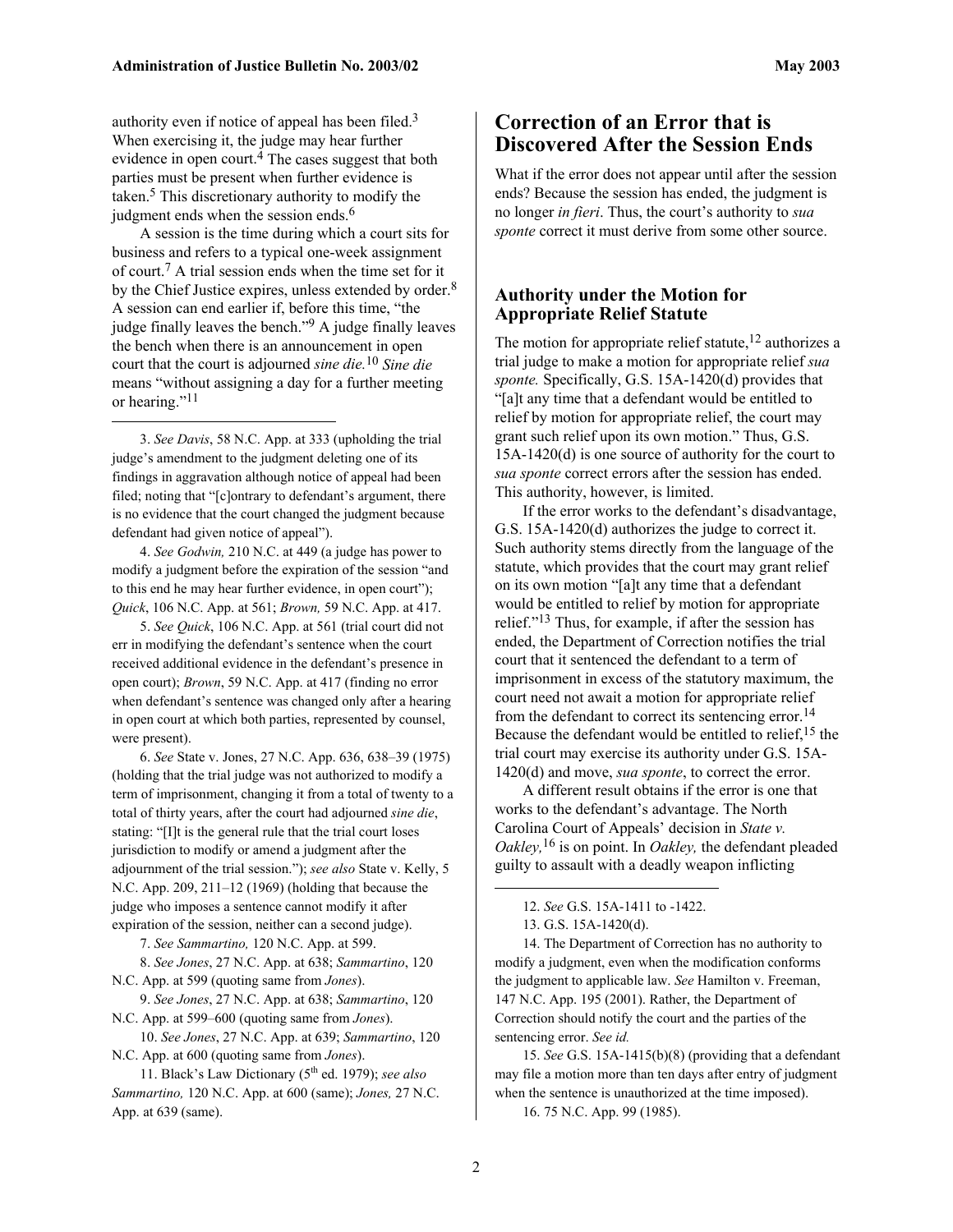<span id="page-2-9"></span>serious injury. The trial judge accepted the plea, entered it in the record, and held a sentencing hearing. The judge imposed a six-year suspended sentence, placed the defendant on supervised probation for five years, and ordered him to pay \$10,380.06 in restitution to the victim for her medical bills. The victim was not present at either the entry of the plea or the sentencing hearing, when the State presented evidence that her medical bills totaled over \$10,000. The following day, the victim appeared before the court expressing dissatisfaction with the proceedings and indicating that her medical bills totaled over \$40,000. The State immediately made a motion for appropriate relief to set aside the judgment. The trial court responded by setting aside the judgment, striking the guilty plea, and setting the case for trial. The defendant appealed.

The court of appeals began by holding that the trial court erred in hearing the State's motion because the State had no authority under the motion for appropriate relief statute to move to set aside the judgment based on the victim's new evidence. It went on to note, however, that because the session had not ended and the judgment was *in fieri*, the court had authority to set it aside. Finally, the court of appeals turned to the trial court's action of striking the guilty plea and setting the case for trial. It found this action unauthorized under G.S. 15A-1420(d), holding that the provision authorizes the trial court to grant relief on its own motion "only if the defendant would be entitled to such relief by motion for appropriate relief."<sup>17</sup> The court continued, stating: "It follows that the trial court does not have the authority to grant appropriate relief which benefits the State. In this case, striking the guilty plea . . . and setting the case for trial on the original charge benefited the State exclusively.["18](#page-2-1)

Thus, under *Oakley,* and consistent with the language of the statute, the court has no authority under G.S. 15A-1420(d) to grant relief which benefits the State.[19](#page-2-2)

#### **Inherent Authority**

The trial court has inherent authority to correct clerical errors, in or out of session. That reservoir of authority,

 $\overline{a}$ 

19. If, however, the defendant files a motion for appropriate relief, the court may order "[a]ny . . . appropriate relief," G.S. 15A-1417(a)(4), including correction of a erroneous sentence that benefits the defendant. *See* State v. Roberts, 351 N.C. 325 (2000).

however, does not allow it to correct all judicial errors out of session.

#### *Inherent Authority Allows the Court to Correct Clerical Errors After the Session Ends*

After the session ends, the trial court may correct the record to make it "speak the truth,"[20 p](#page-2-3)rovided the case has not been docketed on appeal.<sup>21</sup> Thus, the court may amend its records "to correct clerical mistakes or supply defects or omissions therein."<sup>22</sup> When the court amends its records to correct a clerical error, the amended record "stands as if it had never been defective, or as if the entry had been made at the proper time.["23 T](#page-2-6)hat is, the amended order is a *nunc pro tunc* entry[.24 A](#page-2-7)lthough there does not appear to be a case on point, a prudent practice would be for the trial court to provide notice and an opportunity to be heard before correcting a clerical error.

The North Carolina Court of Appeals has instructed that actions involving "judicial reasoning or determination" are judicial, not clerical.<sup>25</sup> When there is uncertainty regarding whether an error is clerical, the appellate courts have indicated that they "err on the side of caution and resolve in the defendant's favor [a] discrepancy between the trial court's statement in open court, as revealed by the transcript, and the [relevant] form [recording the court's decision]."[26 A](#page-2-9)lthough

<span id="page-2-3"></span>20. State v. Lineman, 135 N.C. App. 734, 738 (1999) (quoting State v. Cannon, 244 N.C. 399, 403 (1956)); State v. Davis, 123 N.C. App. 240, 242 (1996); State v. Dixon, 139 N.C. App. 332, 337–38 (2000).

<span id="page-2-4"></span>21. *See Dixon*, 139 N.C. App. at 338 (holding that after the record on appeal has been filed with the appellate court, the trial court only may amend or correct the record upon a directive from the appellate court). *Dixon* went on to hold that a motion to correct or amend a judgment to make it "speak the truth" should be made in the appellate division once the record on appeal has been filed with the appellate court. *See id.*

<span id="page-2-5"></span>22. *Davis,* 123 N.C. App. at 242–43; *Dixon*, 139 N.C. App. at 337.

<span id="page-2-6"></span>23. *Dixon,* 139 N.C. App. at 338 (quotation omitted); *see also Lineman,* 135 N.C. App. at 738.

<span id="page-2-7"></span>24. *See Dixon,* 139 N.C. App. at 338.

<span id="page-2-8"></span>25. State v. Jarman, 140 N.C. App. 198, 202 (2000).

26. State v. Morston, 336 N.C. 381, 410 (1994); *see also Jarman,* 140 N.C. App. at 203 (quoting *Morston*). In *Morston*, the defendant argued that the trial court improperly employed the same evidence to find two aggravating factors: (1) the offense was committed to disrupt the lawful exercise of a governmental function or the enforcement of laws and

 $\overline{a}$ 

<span id="page-2-0"></span><sup>17.</sup> *Id.* 103–04.

<span id="page-2-2"></span><span id="page-2-1"></span><sup>18.</sup> *Id.* at 104.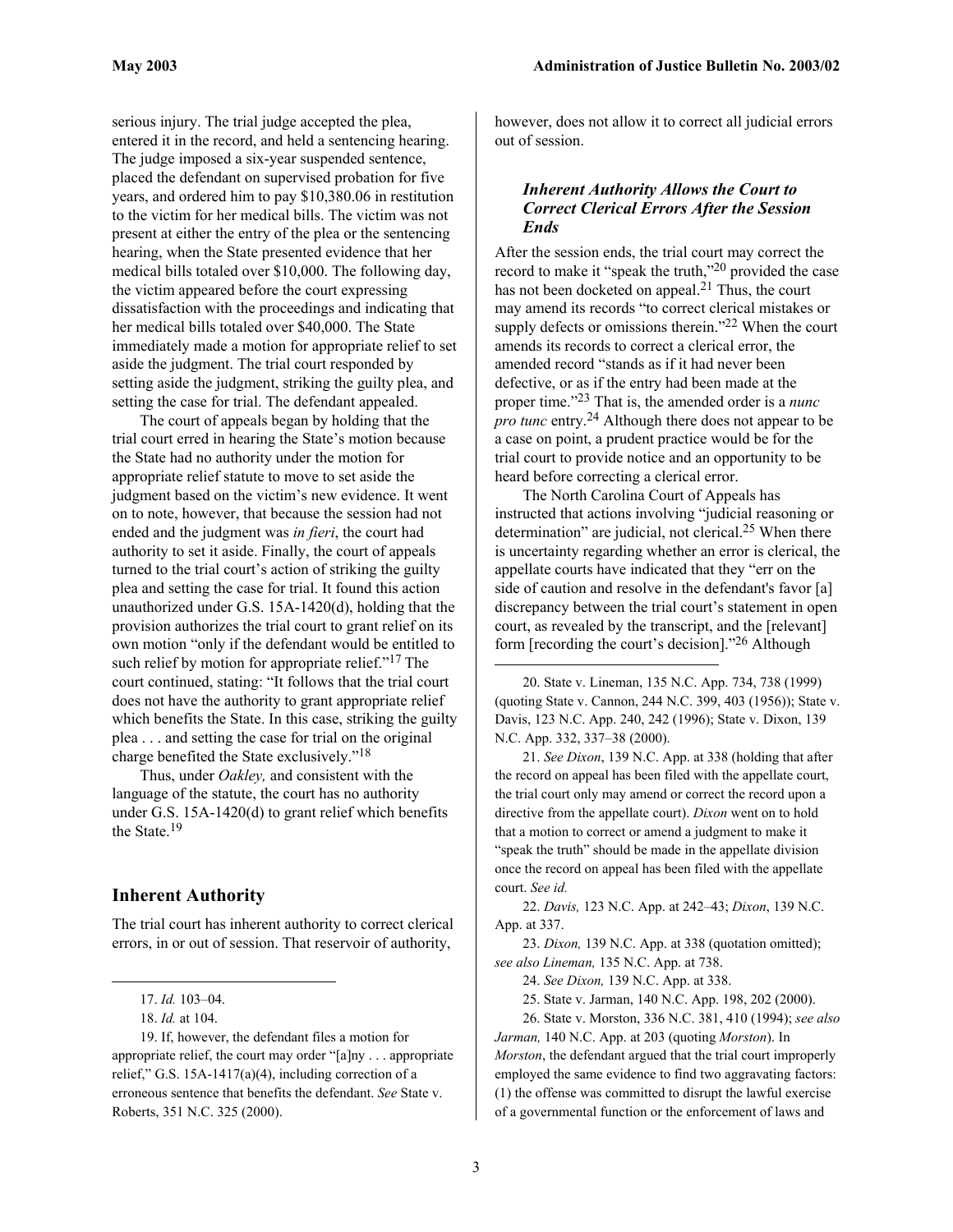some cases adhere strictly to these rules, others do not. Thus, a survey of the relevant law is informative. In that vein, the following errors have been found to be clerical:

- The trial court's error in granting the defendant credit against service of a sentence for time served while under house arrest, when the error resulted from inaccurate information inadvertently provided by the deputy clerk;[27](#page-3-0)
- The trial court inadvertently listed larceny as the offense for which it was arresting judgment, when in fact it arrested judgment on possession of stolen property;<sup>28</sup>
- After the jury returned a guilty verdict for possession of marijuana and a not guilty verdict for possession with intent to sell and defendant was sentenced, the trial judge

 $\overline{a}$ 

(2) the offense was committed to hinder the lawful exercise of a governmental function or the enforcement of laws. While the sentencing form indicated that the trial court found both of these factors, the transcript revealed that it found the following aggravating factors in open court: (1) the offense was committed to hinder the lawful exercise of a governmental function or the enforcement of the law; (2) the offense was committed against a present or former law enforcement officer; and (3) the defendant had prior convictions for criminal offenses punishable by more than sixty days confinement. Based on the transcript, the State contended that the sentencing form contained a clerical error. Acknowledging that the State's assertion might be correct, the North Carolina Supreme Court determined "that the better course is to err on the side of caution and resolve in the defendant's favor the discrepancy between the trial court's statement in open court, as revealed by the transcript, and the sentencing form." *Morston*, 336 N.C. at 410. The court concluded that the trial court improperly found two factors in aggravation on the basis of the same evidence and remanded for resentencing. *See id.*

<span id="page-3-0"></span>27. *See Jarman,* 140 N.C. App. at 203 (finding that the judge "did not exercise any judicial discretion or undertake any judicial reasoning" when signing an order providing credit against the defendant's sentence, when the order was prepared by a deputy clerk and the judge was required to give the defendant credit for time spent in custody pending trial; the "judge's action in signing the order giving defendant credit to which he believed she was legally entitled was a mechanical and routine, though mistaken, application of a statutory mandate").

<span id="page-3-1"></span>28. *See* State v. Hendricks, 138 N.C. App. 668, 672–73 (2000) (noting clerical error and remanding for entry of a corrected judgment).

erroneously dismissed the possession of marijuana case but entered judgment against defendant for that crime;[29](#page-3-2)

- The trial judge failed to check the box on the relevant form indicating that the aggravating factors outweighed the mitigating factors, but the actual transcript of the proceeding revealed that the judge in fact did make such a finding; $30$
- The judgment indicated that the trial court found that the mitigating factors outweighed the aggravating factor and that a mitigated sentence was justified but the transcript of the proceedings indicated that the judge had found that the aggravating factor outweighed the mitigating factors and imposed an aggravated sentence;<sup>31</sup>
- The judgment indicated that findings of factors in aggravation and mitigation were rendered by the trial court but the sentencing hearing transcript contained no recitation of such findings by the court and the defendant was sentenced in the presumptive range;  $32$
- The trial court checked the wrong aggravating factor or failed to check a factor on the Felony Judgment Findings of Factors in Aggravation and Mitigation of Punishment form[33 b](#page-3-6)ut clearly stated its findings in open court;<sup>34</sup>
- The judgment contained a citation to the wrong statute for the offense that resulted in conviction; [35](#page-3-8)

30. *See* State v. Sellers, 155 N.C. App. \_\_ (Dec. 31, 2002) (directing trial court to correct error on remand); State v. Murphy, 152 N.C. App. 335, 338 n.3 (2002).

<span id="page-3-4"></span>31. *See* State v. Brooks, 148 N.C. App. 191, 194–98 (2001) (remanding for correction of error).

<span id="page-3-5"></span>32. *See* State v. Hilbert, 145 N.C. App. 440, 446 (2001) (remanding for correction of the error).

<span id="page-3-6"></span>33. The relevant Administrative Office of the Courts form is AOC-CR-303.

<span id="page-3-7"></span>34. *See* State v. Gell, 351 N.C. 192, 218 (2000); State v. Thomas, 153 N.C. App. 326 (2002) (record "clearly" shows that the trial court found the aggravating factor that the defendant committed the offense for the purpose of avoiding or preventing arrest; court stated its finding in open court but checked the wrong box on the form); *Murphy*, 152 N.C. App. at 337 n.1, 338 n.2.

<span id="page-3-8"></span>35. *See* State v. McKinnon, 35 N.C. App. 741, 743 (1978).

 $\overline{a}$ 

<span id="page-3-3"></span><span id="page-3-2"></span><sup>29.</sup> *See* State v. McGill, 296 N.C. 564 (1979).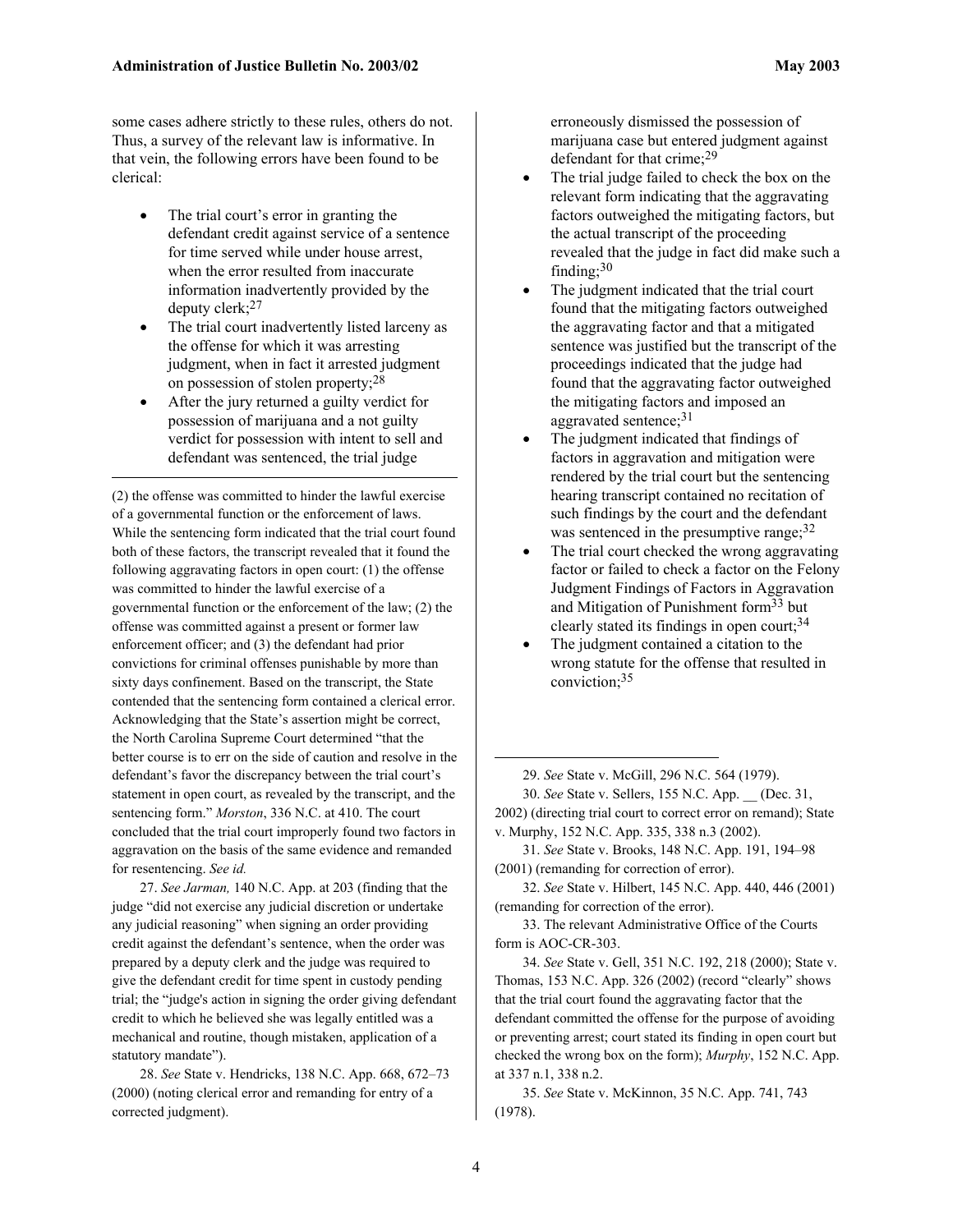$\overline{a}$ 

- The judgment contained an erroneous statement regarding the crime of which the defendant had been convicted; [36](#page-4-0)
- A discrepancy between the trial court's prouncement in open court regarding the defendant's sentence of imprisonment and the sentence of imprisonment listed in the judgment;<sup>[37](#page-4-1)</sup>
- Typographical error in the judgment regarding the term of imprisonment;<sup>[38](#page-4-2)</sup>
- Incorrect case numbers in the judgment; $39$
- Error on judgments regarding dates when offenses occurred;[40](#page-4-4)

<span id="page-4-0"></span>36. *See* State v. Jamerson, 64 N.C. App. 301, 306 (1983) (judgment erroneously stated that the defendant was found guilty of two counts of sale and delivery of cocaine, when the defendant actually was convicted of one count of sale and one count of possession of cocaine).

<span id="page-4-1"></span>37. *See* State v. Lawing, 12 N.C. App. 21, 23 (1971) (discrepancy between the pronouncement in open court that defendant be imprisoned for six years and the written judgment signed by the judge indicating that he be imprisoned for eight years; remanding to the trial court to have the commitment corrected to conform to the sentence of six years pronounced in open); State v. Brown, 7 N.C. App. 372, 375 (1970) (judgment imposed a prison sentence "for the term of not more than two  $(2)$  nor less than six  $(6)$  years"; original transcript disclosed that the sentence as actually pronounced in open court correctly imposed a sentence of "not less than two nor more than six years"; remanding to have the judgment corrected to conform to the sentence actually pronounced in open court).

<span id="page-4-2"></span>38. *See* State v. Spooner, 28 N.C. App. 203, 204 (1975) (judgment provided for a sentence of "not less than five (7) years"; court concluded this "is obviously a clerical error," and directed the clerk of superior court to correct the judgment and commitment by deleting the numeral (7) and substituting (5) to conform to the written "five" and to enter and issue the corrected judgment and commitment).

<span id="page-4-3"></span>39. *See* State v. Barber, 9 N.C. App. 210, 212–13 (1970) (in case No. 6, the defendant was charged with burglary; in case No. 7, he was charged with rape; however, judgment was entered as follows: "In Case #5, assault with intent to commit rape, let the defendant be committed . . . for imprisonment for a period of ten years. In Case No. 6, nonburglarious breaking and entering, let the defendant be committed . . . for imprisonment for a period of five years. This sentence to run concurrently with the sentence in Case No. 5."; court found it "obvious" that the two references to case No. 5 were intended to be references to case No. 7 and remanded for correction of the judgments).

<span id="page-4-4"></span>40. *See* State v. Murray, 154 N.C. App.\_\_, \_\_ (Dec. 17, 2002).

- The trial court's indication on the Felony Judgment Findings of Aggravating and Mitigating Circumstances form for second degree murder that it found a non-statutory aggravating factor that the murder was committed with malice, premeditation, and deliberation; although malice was an element of the substantive offense and thus could not be used as an aggravating factor, it was apparent that the trial court's use of that term in open court was a *lapsus linguae*; [41](#page-4-5)
- The trial court's statement on the judgment that it made no written findings of fact because the prison term was imposed pursuant to a plea arrangement, when written findings were unnecessary since the defendant received the minimum sentence possible;  $42$
- Incorrect listing on the judgment of the defendant's race as "H" instead of "W";[43](#page-4-7)
- Incorrect listing of an offense class on the judgment;<sup>[44](#page-4-8)</sup>
- Language on the judgment instructing the defendant to report to the probation officer when released from an active sentence on an unrelated charge on appeal, when the defendant subsequently was found not guilty of the unrelated charge. [45](#page-4-9)

#### *Generally, Inherent Authority Does Not Allow the Court to Correct Judicial Errors After the Session Ends*

Although the court has inherent authority to correct clerical errors to make the record speak the truth, this authority only allows it to "make the record correspond to the actual facts.["46 T](#page-4-10)he court cannot, "under the

<span id="page-4-5"></span>41. *See* State v. Pimental, 153 N.C. App. 69, 80 (2002) (remanding for correction of the clerical error).

<span id="page-4-6"></span>42. *See* State v. Leonard, 87 N.C. App. 448, 451–52 (1987).

<span id="page-4-7"></span>43. *See* State v. Linemann, 135 N.C. App. 734, 737–738 (1999).

<span id="page-4-8"></span>44. *See id.* (attempted simple assault incorrectly listed as a Class 1 misdemeanor instead of a Class 3 misdemeanor; simple assault conviction incorrectly listed as a Class 1 misdemeanor instead of a Class 2 misdemeanor); State v. Hammond, 307 N.C. 662, 669 (1983) (felony judgment and commitment form erroneously listed the crime of robbery with a deadly weapon as a Class C felony, when in fact it is a Class D felony).

<span id="page-4-10"></span><span id="page-4-9"></span>45. *See Linemann*, 135 N.C. App. at 736–37*.*  46. State v. Cannon, 244 N.C. 399, 404 (1956)); *see also Davis,* 123 N.C. App. at 243 (quoting *Cannon*).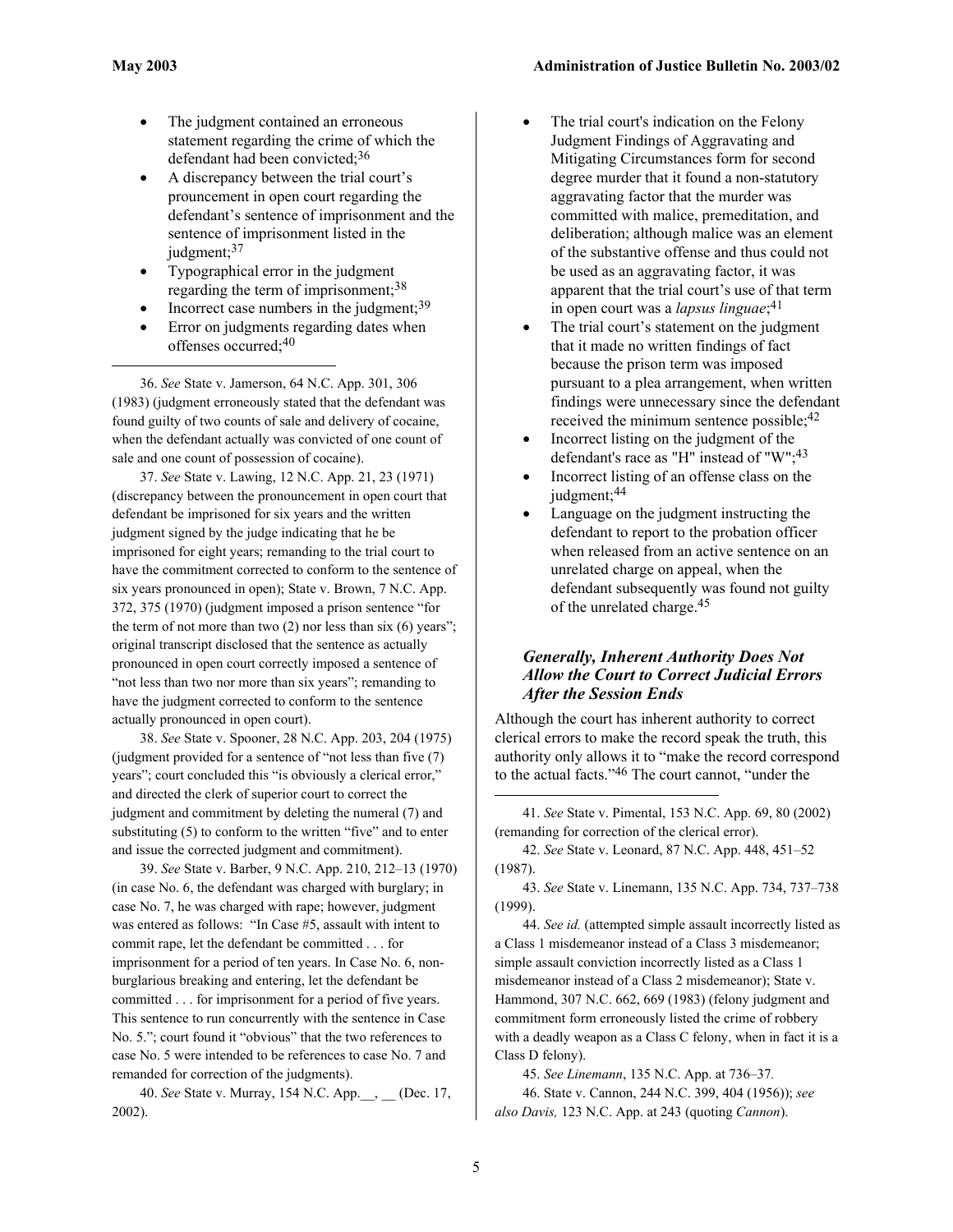guise of an amendment of its records, correct a judicial error or incorporate anything in the minutes except a recital of what actually occurred."[47 S](#page-5-0)everal North Carolina appellate cases apply this rule.

In *State v. Ransom*, [48](#page-5-1) the defendant pleaded guilty to multiple breaking or entering and larceny charges. The trial court consolidated all of the charges for purposes of judgment, found one aggravating factor, no mitigating factors, and sentenced the defendant to a term of twenty years. Subsequently, the State made a motion for appropriate relief, contending it was obvious that the court intended to consolidate the bills of indictment, not the offenses, for sentencing. The court found that there was an error in its judgment, and struck it. It then consolidated the breaking or entering charges and sentenced the defendant to ten years in prison. It also consolidated the larceny charges and sentenced the defendant to a term of ten years in prison, to commence at the expiration of the sentence on the breaking or entering charges. The defendant appealed.

The court of appeals began by noting that the maximum term for any of the charges to which the defendant pleaded guilty was ten years. The court then held that by imposing a sentence of twenty years on the consolidated charges, the trial court violated G.S. 15A-1340.4 because it enhanced the presumptive sentence by more than the maximum for any of the charges. Continuing, it found that the State had no right to file a motion for appropriate relief under G.S. 15A-1416 to correct the error. It also rejected the State's argument that the trial court's action was merely correction of a clerical error, stating: "We do not believe it was the correction of a clerical error for the Court to change a judgment so that the defendant's sentence could be enhanced by ten years."[49](#page-5-2)

A second case is *State v. Davis.*[50](#page-5-3) In *Davis,* after the jury returned verdicts finding the defendant guilty of felonious breaking or entering, felonious larceny, and felonious possession of property, the defendant admitted his status as an habitual felon. The record reflected that the trial court then entered a written order indicating that on the State's motion, it was arresting judgment on the substantive offenses. The court also entered a judgment and commitment, sentencing the defendant to twenty-five years' imprisonment as an habitual felon. Apparently, the trial court failed to

<span id="page-5-3"></span><span id="page-5-2"></span><span id="page-5-1"></span>48. 74 N.C. App. 716 (1985). 49. *Id.* at 719. 50. 123 N.C. App. 240 (1996).

1

recognize that habitual felon status is not a crime and, standing alone, cannot support a sentence.

After the defendant in *Davis* filed notice of appeal, the trial court held a hearing to settle the record and found that its order arresting judgment and the judgment and commitment did not accurately reflect the judgment delivered in open court. It entered an amended judgment, arresting judgment only on the possession charge. The court indicated that its ruling was made on a motion by the State at the earlier sentencing hearing to arrest judgment as to this charge. In its amended judgment, the court sentenced the defendant to twenty-five years in prison for felonious breaking or entering and felonious larceny while being an habitual felon.

On appeal, the defendant asserted, in part, that the trial court had no jurisdiction to amend the original judgment. The North Carolina Court of Appeals agreed, noting that the transcript revealed no motion by the State to arrest judgment on the possession charge. In fact, the judgment as rendered in open court indicated that the court did not arrest judgment as to any of the felonies for which the defendant was convicted. Instead, it indicated that after the court accepted the jury's verdicts, the defendant admitted the existence of the prior convictions necessary to establish his habitual felon status. The trial court then entered judgment, finding that the defendant had "other convictions that would be aggravating factors outweighing any mitigating factors" and ordering that the defendant be sentenced to twenty-five years in prison. On these facts, the court of appeals concluded that the amended judgments did not accurately reflect the actual proceedings and, therefore, could not be corrected through an exercise of the court's inherent power to make its records correspond to the actual facts and "speak the truth." "To the contrary," it concluded, "it appears that the amended judgments impermissibly corrected a judicial error." It continued, finding that although the original judgment clearly did not reflect the trial court's intentions as stated at the sentencing hearing, the court "was without jurisdiction to amend the judgments in the course of settling the record on appeal" and the judgment must be vacated.<sup>51</sup> The court then sustained the defendant's challenge to the original judgment, holding that since being a habitual felon is a status and not a crime, it could not support a sentence.

Similarly, in *State v. Taylor*,<sup>[52](#page-5-5)</sup> the defendant pleaded guilty to multiple counts of obtaining property by false pretenses, felonious breaking and entering,

 $\overline{a}$ 

<span id="page-5-0"></span><sup>47.</sup> *Cannon*, 244 N.C. at 404; *see also Davis,* 123 N.C. App. at 243 (quoting *Cannon)*; State v. Jarman, 140 N.C. App. 198, 202 (2000) (same).

<span id="page-5-5"></span><span id="page-5-4"></span><sup>51.</sup> *Id.* at 243. 52. N.C. App. (Feb. 18, 2003).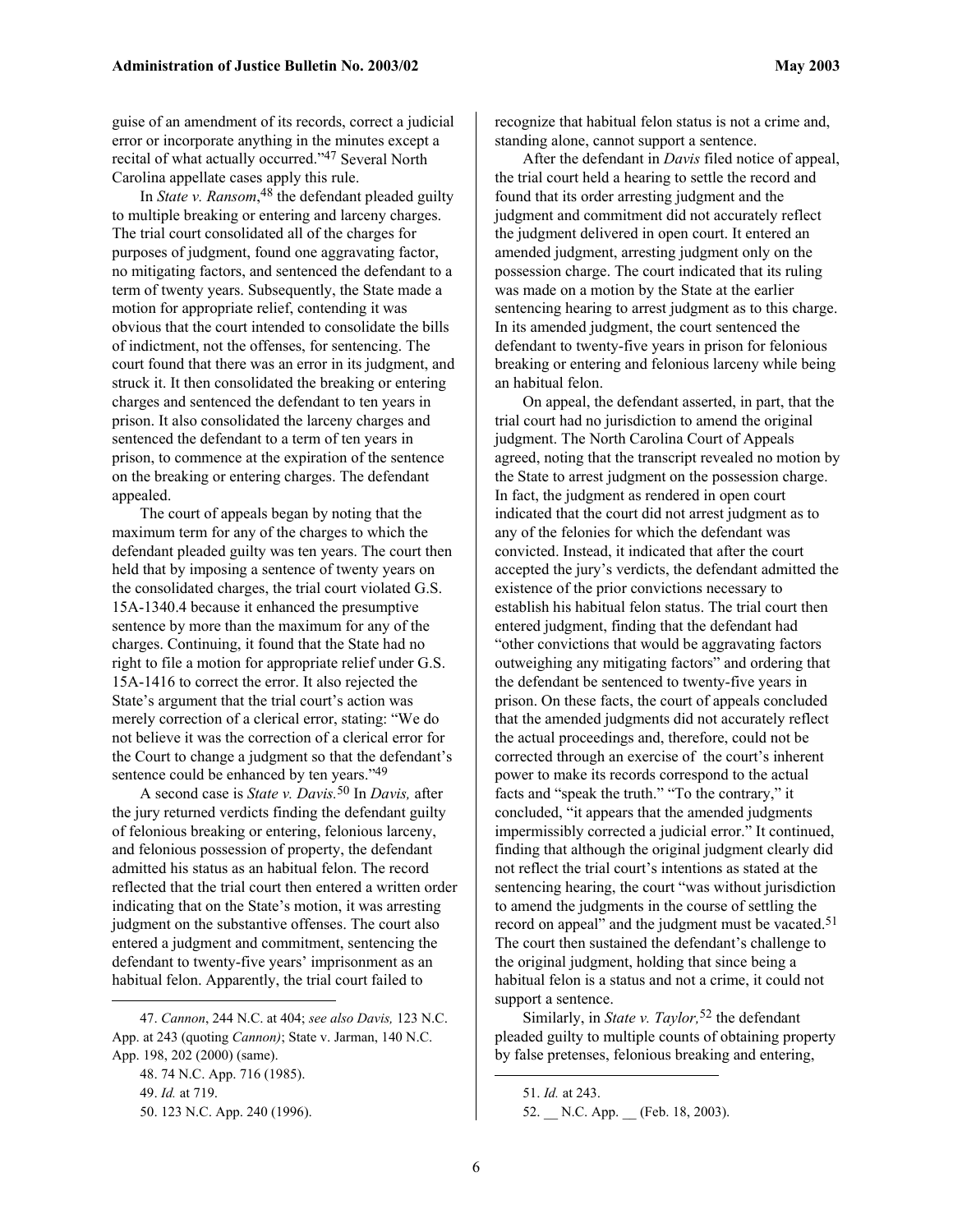larceny after breaking and entering, felonious possession of stolen goods, and misdemeanor possession of stolen goods. Additionally, the State indicted the defendant on multiple counts of being an habitual felon, to which the defendant also pleaded guilty. After a sentencing hearing, the trial judge erroneously entered multiple judgments on the habitual felon status. As noted above, habitual felon status is not a crime and, standing alone, cannot support a sentence. The defendant appealed, challenging the judgments on this basis. The State responded, arguing that the trial court's error was clerical because it intended the judgments to reflect both the habitual felon charge and the underlying charges. The State requested that the case be remanded for correction of the clerical error. The court of appeals disagreed, finding that both the judgment and the record indicated that the trial judge intended to enter judgment and sentences on the status of being an habitual felon. Noting that the court of record has inherent authority to correct clerical mistakes, the court continued: "However, it cannot under the guise of an amendment of its records, correct a judicial error. Most assuredly, a trial court's entry of judgment and sentence on a 'noncrime' is not a clerical error."

Thus, *Ransom, Davis,* and *Taylor* all support the proposition that as a general matter, a trial court lacks inherent authority to correct judicial errors out of session. Of course, notwithstanding these cases and as discussed above, the trial court retains authority under G.S. 15A-1420(d) to *sua sponte* move to correct an error when the defendant would be entitled to relief. The decision of the North Carolina Court of Appeals in *State v. Branch*<sup>53</sup> brings front and center a difficult twist on this issue: What about a judicial error that results in an illegal sentence that benefits the defendant and that the State is powerless to correct?

In *Branch,* the defendant pleaded guilty to several offenses, some committed on September 19, 1994, and some committed on October 4, 1994. The trial court combined the offenses and sentenced the defendant to twelve to fifteen months in jail, under the guidelines of the Structured Sentencing Act. After the session had ended, the Department of Correction notified the trial court that offenses committed before October 1, 1994, could not be combined with offenses committed after that date. The trial judge then resentenced the defendant to twelve to fifteen months for the offenses committed on October 4, 1994, under the Structured Sentencing Act, and ten years for the offenses committed on September 19, 1994, under the Fair

1

Sentencing Act. The defendant then filed a motion for appropriate relief, which was denied.

On appeal, the defendant argued, in part, that the resentencing hearing was unlawful because the trial court had no jurisdiction over the matter once the term of court had ended. The court of appeals disagreed, citing its prior decision in *State v. Bonds*, [54](#page-6-1) discussed below, for the proposition that trial courts have authority to correct invalid sentences. Citing *Bonds,* it stated: "If a judgment is invalid as a matter of law, North Carolina Courts have the authority to vacate the invalid sentence and resentence the defendant accordingly, even if the term has ended.["55](#page-6-2) 

In *Bonds,* the defendant filed a motion for appropriate relief challenging his sentence. Without finding any error in the sentence, the trial judge amended it. On appeal, the *Bonds* court held that because the original sentence was lawful, the trial judge had no authority to resentence the defendant. In the course of its holding, it noted:

> Until the expiration of the session, the judgments of the court are *in fieri*  and the judge has power, in his discretion, to vacate or modify them. After the expiration of the session, this discretionary authority ends. However, if a judgment is invalid as a matter of law, the courts of North Carolina have always had the authority to vacate such judgments *pursuant to petition for writ of habeas corpus and, more recently, by way of post conviction proceedings.*"[56](#page-6-3)

Thus, what *Bonds* said is that the trial court's authority to correct judicial errors after the session has ended derives from the authority granted in the state's post conviction statutes. It did not hold, as *Branch*  suggests, that the trial courts possess some additional reservoir of authority that allows them to *sua sponte* correct judicial errors, detected out of session, that result in an illegal sentence. Notwithstanding this analytical difficulty, *Branch*'s holding is clear: a trial court has authority to correct judicial errors out of session, when those errors result in a sentence that

<span id="page-6-0"></span><sup>53. 134</sup> N.C. App. 637 (1999).

<span id="page-6-1"></span><sup>54. 45</sup> N.C. App. 62 (1980).

<span id="page-6-3"></span><span id="page-6-2"></span><sup>55.</sup> *Branch,* 134 N.C. App. at 641.

<sup>56.</sup> *See Bonds,* 45 N.C. App. at 64 (citations omitted) (emphasis added).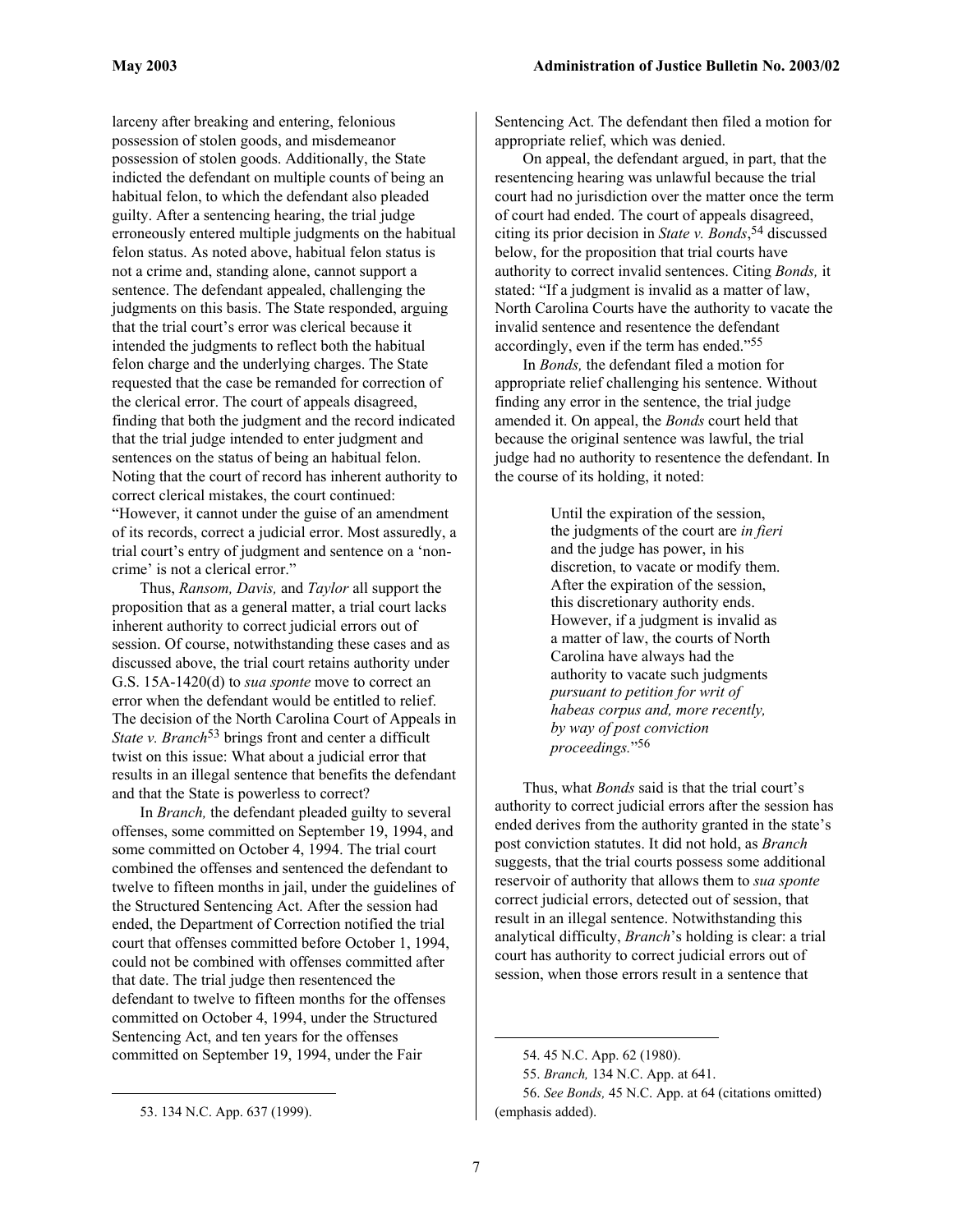benefits the defendant but is invalid as a matter of  $law<sup>57</sup>$  $law<sup>57</sup>$  $law<sup>57</sup>$ 

Although not explored by *Branch*, a strong pragmatic argument supports its holding. If the trial court has no inherent authority to correct, out of session, illegal sentences that benefit defendants, there are certain situations when the errors will remain uncorrected. As noted above, the court has no authority under G.S. 15A-1420(d) to correct an error that works to the defendant's advantage through a *sua sponte* motion for appropriate relief. Thus, the court cannot exercise authority under the motion for appropriate relief statute to correct an illegal sentence that benefits the defendant. If the error is immediately detected, the State can seek to have it corrected through an appeal or a motion for appropriate relief filed within ten days of entry of judgment. [58 I](#page-7-1)f, however, the error is not immediately detected, the State will be foreclosed from pursuing these options. [59](#page-7-2) Thus, absent a post conviction action by the defendant $60$  or inherent authority of the court to act *sua sponte,* the illegal sentence will remain uncorrected.

Of course, countervailing arguments can be made. First, *Branch*'s holding is contrary to *Ransom, Davis,*  and *Taylor*, all concluding that a trial court lacks inherent authority to correct judicial errors out of session. Additionally, as a general rule, a "trial court does not have inherent authority to act in a manner inconsistent with a statute addressing such action."[61](#page-7-4)

<span id="page-7-1"></span><span id="page-7-0"></span>57. *Cf.* State v. Roberts, 351 N.C. 325 (2000).

1

58. *See* G.S. 15A-1416(a) (within ten days of entry of judgment, the State may file a motion for appropriate relief asserting any error which it may assert on appeal); *see generally* G.S. 15A-1445 (appeal by the State).

<span id="page-7-2"></span>59. G.S. 15A-1416(b) provides that after the ten-day period has expired, the State may make a motion for appropriate relief only for: (1) the imposition of sentence when prayer for judgment has been continued and grounds for the imposition of sentence are asserted and (2) the initiation of any proceeding authorized under Article 82, Probation; Article 83, Imprisonment, and Article 84, Fines, with regard to modification of sentences.

<span id="page-7-3"></span>60. *See* State v. Wall, 348 N.C. 671 (1988); *cf. Roberts,* 351 N.C. 325; Hamilton v. Freeman, 147 N.C. App. 195 (2001) (affirming the trial court's order requiring that judgments containing errors favoring the defendants be vacated, when the trial court had pending before it a class action complaint filed by the defendants seeking declaratory and injunctive relief); *see generally* G.S. 15A-1417 (on a motion for appropriate relief, the court may order "[a]ny ... appropriate relief").

<span id="page-7-4"></span>61. State v. Allen, 144 N.C. App. 386, 390 n.3 (2001) (acknowledging that the North Carolina Supreme Court has G.S. 15A-1420(d) specifically addresses when a court can *sua sponte* order relief after entry of judgment and allows such action only when the defendant would be entitled to relief. *Branch*'s holding that the court has inherent authority to *sua sponte* modify judgments when the State is entitled to relief arguably is inconsistent with this provision. [62 I](#page-7-5)n the end, although *Branch* did not explore these arguments, its holding rejects them.

#### *Limited Authority to Correct Credit for Time Served*

Occasionally, a judgment does not give the defendant proper credit against his or her sentence for time served in confinement as a result of the charge that culminated in the sentence. G.S. 15-196.4 authorizes the court, pursuant to a petition seeking credits not previously allowed, to determine the credits due and forward an order setting forth the allowable credit to the defendant's custodian.

# **Conclusion**

When an error is detected before the end of the session, the judgment of the court is *in fieri* and the trial court has unquestioned authority to correct it. Once the session has ended, the court may (1) exercise inherent authority to *sua sponte* correct clerical errors, and (2) exercise authority under the motion for appropriate relief statute to correct judicial errors when the defendant would be entitled to relief. The North Carolina appellate courts have held, as a general matter, that the trial court lacks inherent authority to correct judicial errors that appear after the session has ended. The *Branch* decision, however, carved out an exception to this rule, holding that the court has inherent authority to correct judicial errors resulting in an illegal sentence, regardless of whether the session has ended.

created an exception to this rule: a trial court has inherent authority to order a change of venue even when the statutory power to change venue does not permit such an order).

<span id="page-7-5"></span>62. *See id.* (holding that trial court did not have inherent authority to rule on defendant's motions when G.S. 15A-1227 (motion for dismissal) and 15A-1414 (motion for appropriate relief) provided specific statutory rules for when such motions could be made and defendant's motions did not comply with those rules).